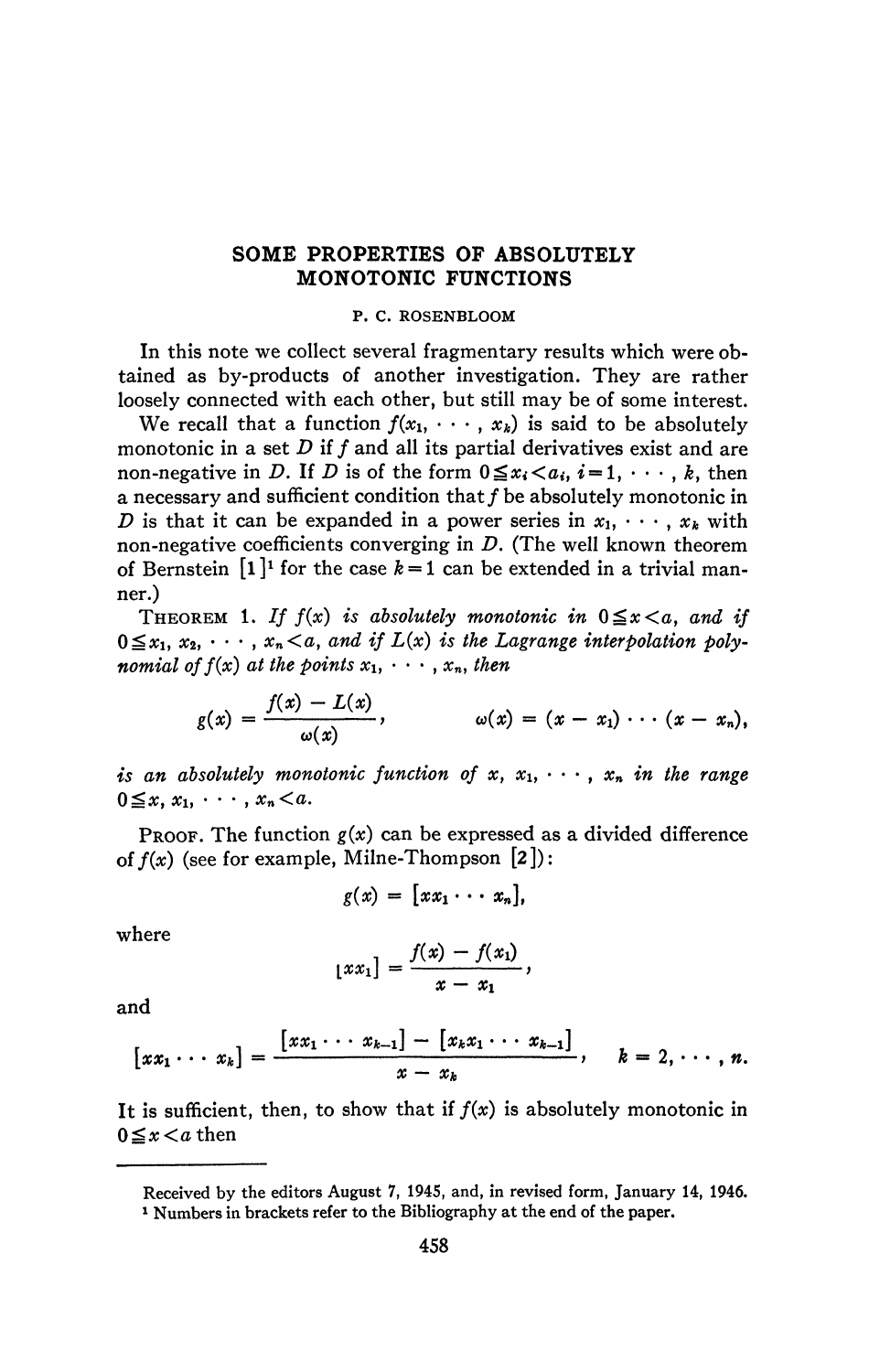$$
\frac{f(x)-f(x_1)}{x-x_1}
$$

is absolutely monotonic in the square  $0 \le x$ ,  $x_1 < a$ . But if  $f(x)$  $=\sum_{n=0}^{\infty}a_nx^n, a_n\geq 0$ , then

$$
\frac{f(x)-f(x_1)}{x-x_1} = \sum_{n=1}^{\infty} a_n(x^{n-1}+x_1x^{n-2}+\cdots+x_1^{n-1})
$$

is a power series with non-negative coefficients converging for  $0 \le x$ ,  $x_1 < a$ , and is therefore absolutely monotonic there.

COROLLARY. We have  $f(x) \ge L(x)$  for x in the intervals  $[x_n, a]$ ,  $[x_{n-2}, x_{n-1}], \cdots$ , while  $f(x) \leq L(x)$  in the intervals  $[x_{n-1}, x_n], [x_{n-3},$  $x_{n-2}$ ,  $\cdots$ ; if the equality sign holds at an interior point of any of these intervals, it holds identically.

It will be convenient to introduce the notations

$$
V(k_1,\cdots,k_n)=\left|\begin{array}{l}x_1^{k_1}\cdots x_1^{k_n}\\x_n^{k_1}\cdots x_n^{k_n}\end{array}\right|,
$$

and

$$
A(k_1,\cdots,k_n)=\frac{V(k_1,\cdots,k_n)}{V(0,1,\cdots,n-1)}.
$$

LEMMA. If  $0 \leq k_1 < k_2 < \cdots < k_n$ , where  $k_1, \cdots, k_n$  are integers, then  $A(k_1, \dots, k_n)$  is a symmetric polynomial in  $x_1, \dots, x_n$ , with nonnegative coefficients.

**PROOF.** It is obvious that A is a symmetric function. For  $n=1$ ,  $A(k_1) = x_1^{k_1}$ , and the lemma is true. Suppose now that  $n > 1$ . Then setting  $m_i = k_{i+1} - k_1$ , we have

$$
A(k_1, \dots, k_n) = x_1^{k_1} \cdots x_n^{k_1} A(0, m_1, \dots, m_{n-1})
$$
  
\n
$$
x_1^{k_1} \cdots x_n^{k_1}
$$
\n
$$
\begin{array}{c|cccc}\n0, & x_1^{m_1} - x_n^{m_1}, & \dots, x_1^{m_{n-1}} - x_n^{m_{n-1}} \\
\vdots & \vdots & \ddots & \vdots \\
0, & x_{n-1}^{m_1} - x_n^{m_1}, & \dots, x_{n-1}^{m_{n-1}} - x_n^{m_{n-1}} \\
\hline\n1, & x_n^{m_1}, & \dots, x_n^{m_{n-1}} \\
\hline\n(x_n - x_1) \cdots (x_n - x_{n-1}) V(0, 1, \dots, n-2) \\
\hline\nx_1^{k_1} \cdots x_n^{k_1} & x_1^{m_1-1} + x_n x_1^{m_1-2} + \cdots + x_n^{m_1-1}, \dots \\
\hline\nV(0, 1, \dots, n-2)\n\end{array}
$$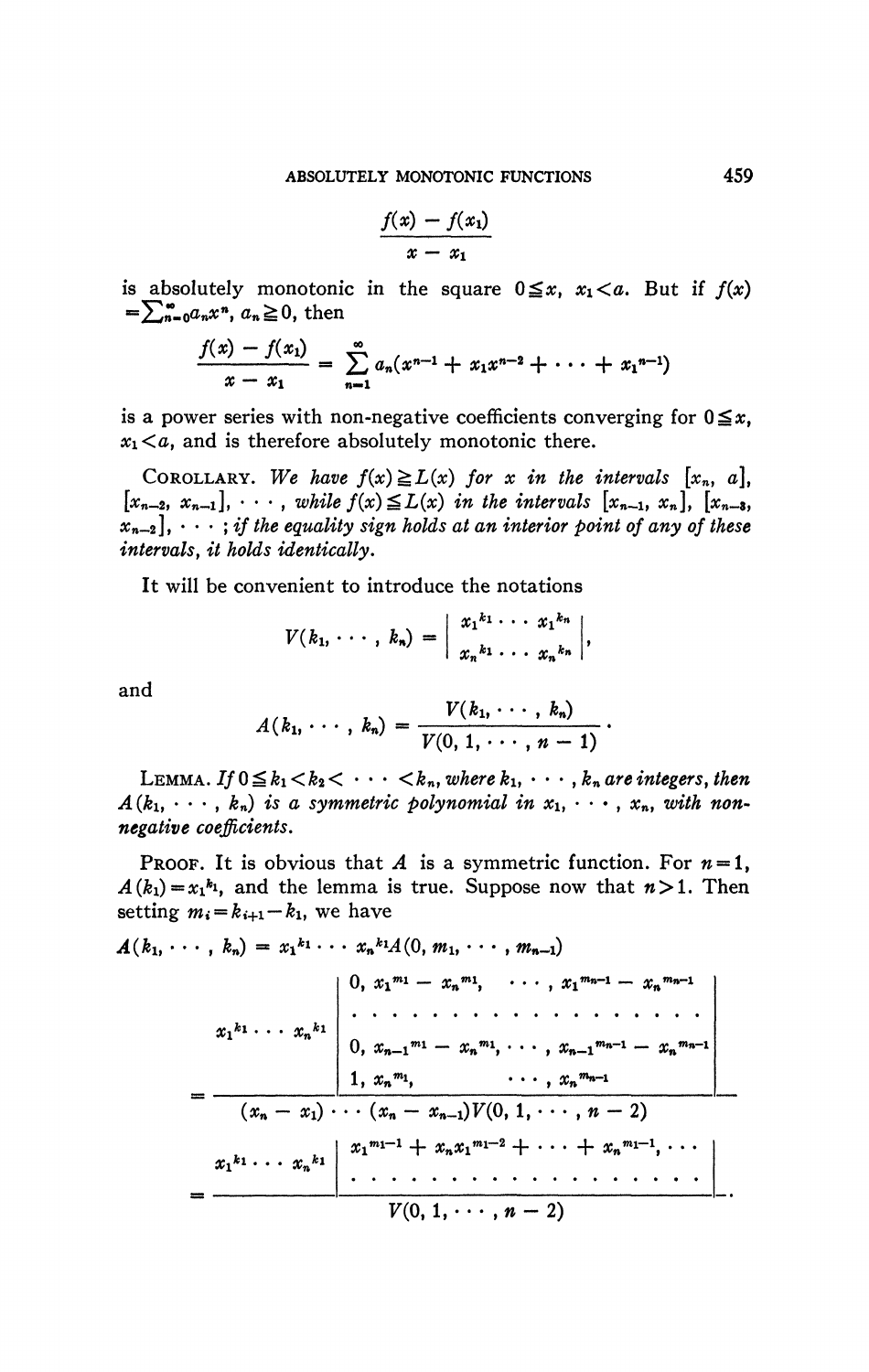Now we multiply the first column in the numerator by  $x_n^{m_2-m_1}$  and subtract from the second; then we multiply the first column by  $x_n^{m_1-m_1}$  and the second by  $x_n^{m_2-m_2}$  and subtract from the third and so on. We thus obtain

$$
A(k_1, \dots, k_n) = \frac{x_1^{k_1} \dots x_n^{k_1}}{V(0, 1, \dots, n-2)}
$$
  
\n
$$
\begin{aligned}\nx_1^{m_1-1} + x_n x_1^{m_1-2} + \dots + x_n^{m_1-1}, & x_1^{m_2-1} + \dots + x_n^{m_2-m_1-1} x_1^{m_1}, \dots \\
&\vdots \\
&= x_1^{k_1} \dots x_n^{k_1} \sum x_n^{\beta} A(\alpha_1, \dots, \alpha_{n-1}),\n\end{aligned}
$$

where  $A(\alpha_1, \cdots, \alpha_{n-1})$  is formed with the indicated exponents and the variables  $x_1, \dots, x_{n-1}$ , and the summation runs over all systems of  $\alpha$ 's satisfying

$$
0 \leq \alpha_1 \leq m_1-1, m_1 \leq \alpha_2 \leq m_2-1, \cdots, m_{n-2} \leq \alpha_{n-1} \leq m_{n-1}-1,
$$

and

$$
\beta = (m_1 - 1 - \alpha_1) + \cdots + (m_{n-1} - 1 - \alpha_{n-1}).
$$

Hence if the lemma is true for  $n-1$ , it is true for *n*. The lemma follows, then, by induction.

THEOREM 2. If  $f(x)$  and  $g(x)$  are absolutely monotonic in the interval  $0 \leq x \leq a$ , then

$$
\frac{1}{V(0,1,2)}\begin{vmatrix}1 & f(ux_1) & g(vx_2x_3) \\ 1 & f(ux_2) & g(vx_3x_1) \\ 1 & f(ux_3) & g(vx_1x_2)\end{vmatrix}
$$

is an absolutely monotonic function of its five arguments for  $0 \le x_1$ ,  $x_2$ ,  $x_3 < a$ ,  $0 \le u \le 1/a$ ,  $0 \le v \le 1/a^2$ .

PROOF. Let  $f(x) = \sum_{n=0}^{\infty} a_n x^n$ ,  $g(x) = \sum_{n=0}^{\infty} b_n x^n$ ,  $a_n \ge 0$ ,  $b_n \ge 0$ ,  $n = 0$ ,  $1, \cdots$ . Then

$$
\frac{1}{V(0, 1, 2)} \begin{vmatrix} 1 & u^{m}x_{1}^{m} & g(vx_{2}x_{3}) \\ 1 & u^{m}x_{2}^{m} & g(vx_{3}x_{1}) \\ 1 & u^{m}x_{3}^{m} & g(vx_{1}x_{2}) \end{vmatrix}
$$
  
= 
$$
\sum_{n=0}^{\infty} \frac{b_{n}}{V(0, 1, 2)} \begin{vmatrix} 1 & u^{m}x_{1}^{m} & v^{n}x_{2}^{n}x_{3}^{n} \\ 1 & u^{m}x_{2}^{m} & v^{n}x_{3}^{n}x_{1}^{n} \\ 1 & u^{m}x_{3}^{m} & v^{n}x_{1}^{n}x_{2}^{n} \end{vmatrix}.
$$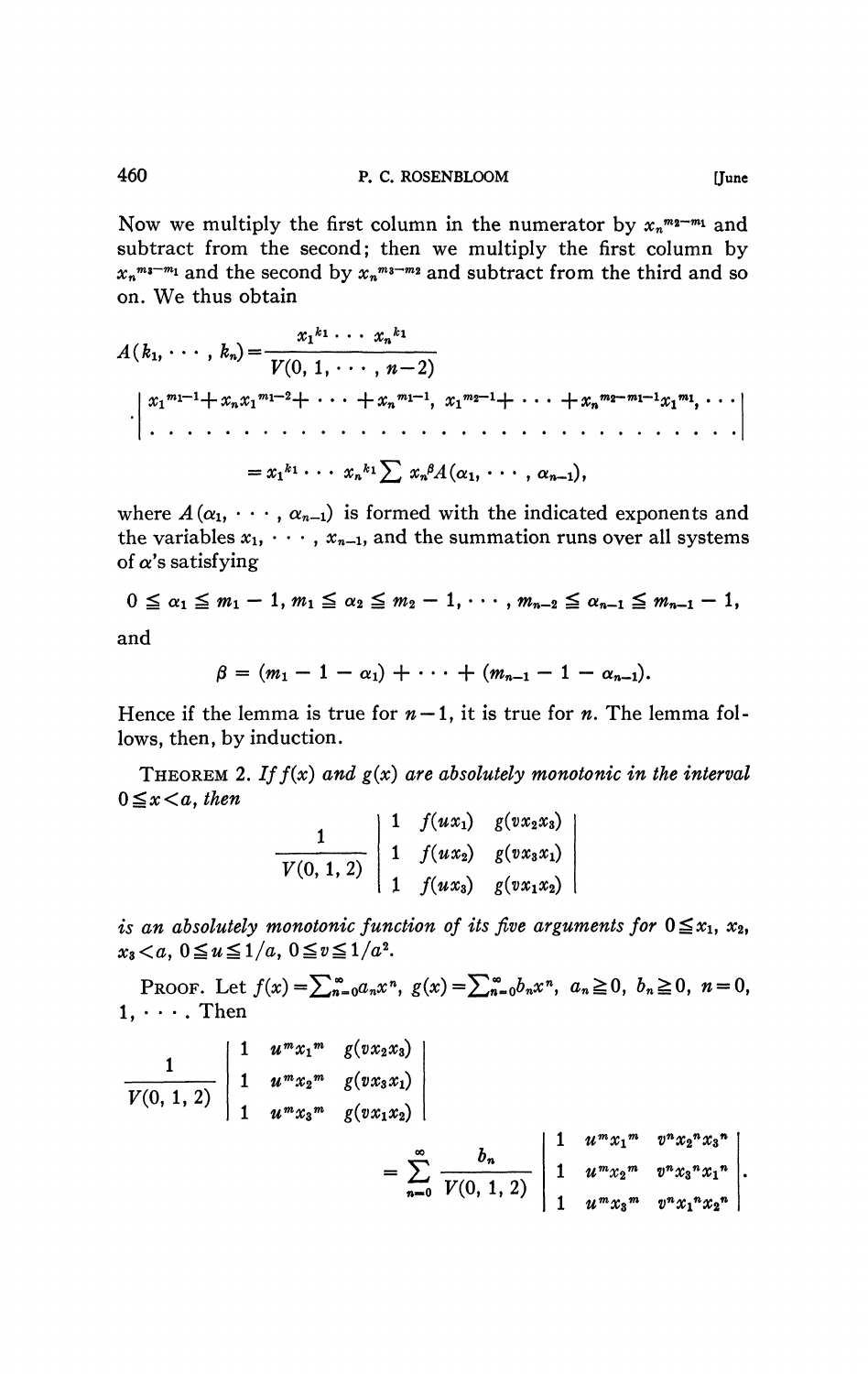**Now** 

$$
\left|\begin{array}{ccc} 1 & u^{m}x_{1}^{m} & v^{n}x_{2}^{n}x_{3}^{n} \\ \cdot & \cdot & \cdot & \cdot \\ \cdot & \cdot & \cdot & \cdot \\ \cdot & \cdot & \cdot & \cdot \\ \cdot & \cdot & \cdot & \cdot \\ \cdot & \cdot & \cdot & \cdot \\ \cdot & \cdot & \cdot & \cdot \\ \cdot & \cdot & \cdot & \cdot \\ \cdot & \cdot & \cdot & \cdot \\ \cdot & \cdot & \cdot & \cdot \\ \cdot & \cdot & \cdot & \cdot \\ \cdot & \cdot & \cdot & \cdot \\ \cdot & \cdot & \cdot & \cdot \\ \cdot & \cdot & \cdot & \cdot \\ \cdot & \cdot & \cdot & \cdot \\ \cdot & \cdot & \cdot & \cdot \\ \cdot & \cdot & \cdot & \cdot \\ \cdot & \cdot & \cdot & \cdot \\ \cdot & \cdot & \cdot & \cdot \\ \cdot & \cdot & \cdot & \cdot \\ \cdot & \cdot & \cdot & \cdot \\ \cdot & \cdot & \cdot & \cdot \\ \cdot & \cdot & \cdot & \cdot \\ \cdot & \cdot & \cdot & \cdot \\ \cdot & \cdot & \cdot & \cdot \\ \cdot & \cdot & \cdot & \cdot \\ \cdot & \cdot & \cdot & \cdot \\ \cdot & \cdot & \cdot & \cdot \\ \cdot & \cdot & \cdot & \cdot \\ \cdot & \cdot & \cdot & \cdot \\ \cdot & \cdot & \cdot & \cdot \\ \cdot & \cdot & \cdot & \cdot \\ \cdot & \cdot & \cdot & \cdot \\ \cdot & \cdot & \cdot & \cdot \\ \cdot & \cdot & \cdot & \cdot \\ \cdot & \cdot & \cdot & \cdot \\ \cdot & \cdot & \cdot & \cdot \\ \cdot & \cdot & \cdot & \cdot \\ \cdot & \cdot & \cdot & \cdot \\ \cdot & \cdot & \cdot & \cdot \\ \cdot & \cdot & \cdot & \cdot \\ \cdot & \cdot & \cdot & \cdot \\ \cdot & \cdot & \cdot & \cdot \\ \cdot & \cdot & \cdot & \cdot \\ \cdot & \cdot & \cdot & \cdot \\ \cdot & \cdot & \cdot & \cdot \\ \cdot & \cdot & \cdot & \cdot \\ \cdot & \cdot & \cdot & \cdot \\ \cdot & \cdot & \cdot & \cdot & \cdot \\ \cdot & \cdot & \cdot & \cdot & \cdot \\ \cdot & \cdot & \cdot & \cdot & \cdot \\ \cdot & \cdot & \cdot & \cdot & \cdot \\ \cdot & \cdot & \cdot & \cdot & \cdot \\ \cdot & \cdot & \cdot & \cdot & \cdot \\ \cdot & \cdot & \cdot & \cdot & \cdot \\ \cdot & \cdot & \cdot & \cdot & \cdot \\ \cdot & \cdot & \cdot & \cdot & \cdot \\ \cdot & \cdot & \cdot & \cdot & \cdot \\ \cdot &
$$

Hence

$$
\frac{1}{V(0, 1, 2)}\begin{vmatrix}1 & f(ux_1) & g(vx_2x_3) \ 1 & f(ux_2) & g(vx_3x_1) \ 1 & f(ux_3) & g(vx_1x_2)\end{vmatrix}=\sum_{m,n=0}^{\infty}a_m b_n u^m v^n A(0, n, m+n).
$$

If the terms of the last series are rearranged we obtain a power series in the five variables with non-negative coefficients converging in the range specified above.

THEOREM 3. If  $f(x) = \sum_{n=0}^{\infty} a_n x^n$ ,  $a_n > 0$ , and  $a_{n+1}/a_n$  is monotonically non increasing, and if  $f(x)$  and  $g(x)$  are absolutely monotonic in  $0 \le x < a$ , then

$$
\frac{1}{V(0, 1, 2)} \begin{vmatrix} 1 & f(x_1) & f(x_1)g(x_1) \\ 1 & f(x_2) & f(x_2)g(x_2) \\ 1 & f(x_3) & f(x_3)g(x_3) \end{vmatrix}
$$

is an absolutely monotonic function of all three variables for  $0 \le x_1$ ,  $x_2$ ,  $x_3 < a$ .

PROOF. Let  $g(x) = \sum_{n=0}^{\infty} b_n x^n$ ,  $b_n \ge 0$ ,  $0 \le x < a$ . Let  $0 \le x_1, x_2, x_3 \le r < a$ . Then  $\overline{u}$   $\overline{v}$   $\overline{u}$   $\overline{v}$   $\overline{v}$ 

$$
\frac{1}{V(0, 1, 2)} \begin{vmatrix} 1 & f(x_1) & f(x_1)g(x_1) \\ 1 & f(x_2) & f(x_2)g(x_2) \\ 1 & f(x_3) & f(x_3)g(x_3) \end{vmatrix}
$$
  
= 
$$
\sum_{m=1}^{\infty} \sum_{n=0}^{\infty} \frac{a_n a_m}{V(0, 1, 2)} \begin{vmatrix} 1 & x_1^m & x_1^n g(x_1) \\ 1 & x_2^m & x_2^n g(x_2) \\ 1 & x_3^m & x_3^n g(x_3) \end{vmatrix}
$$
  
= 
$$
\sum_{m=1}^{\infty} \sum_{n+q=2}^{\infty} a_n a_m b_q A(0, m, n + q).
$$

Now by elementary estimates

$$
| A(0, m, n + q) | \leq 2^{-1} m(n + q)(m + n + q - 2)r^{m+n+q-3}
$$
  
 
$$
\leq m^2(n + q)(n + q - 1)r^{m+n+q-3}
$$

if  $m \ge 1$ ,  $n+q \ge 2$  and  $|a_n| \le CR^{-n}$ ,  $|b_n| \le CR^{-n}$ , where  $r < R < a$ , and  $C$  is a suitably chosen constant. Then this series is dominated by